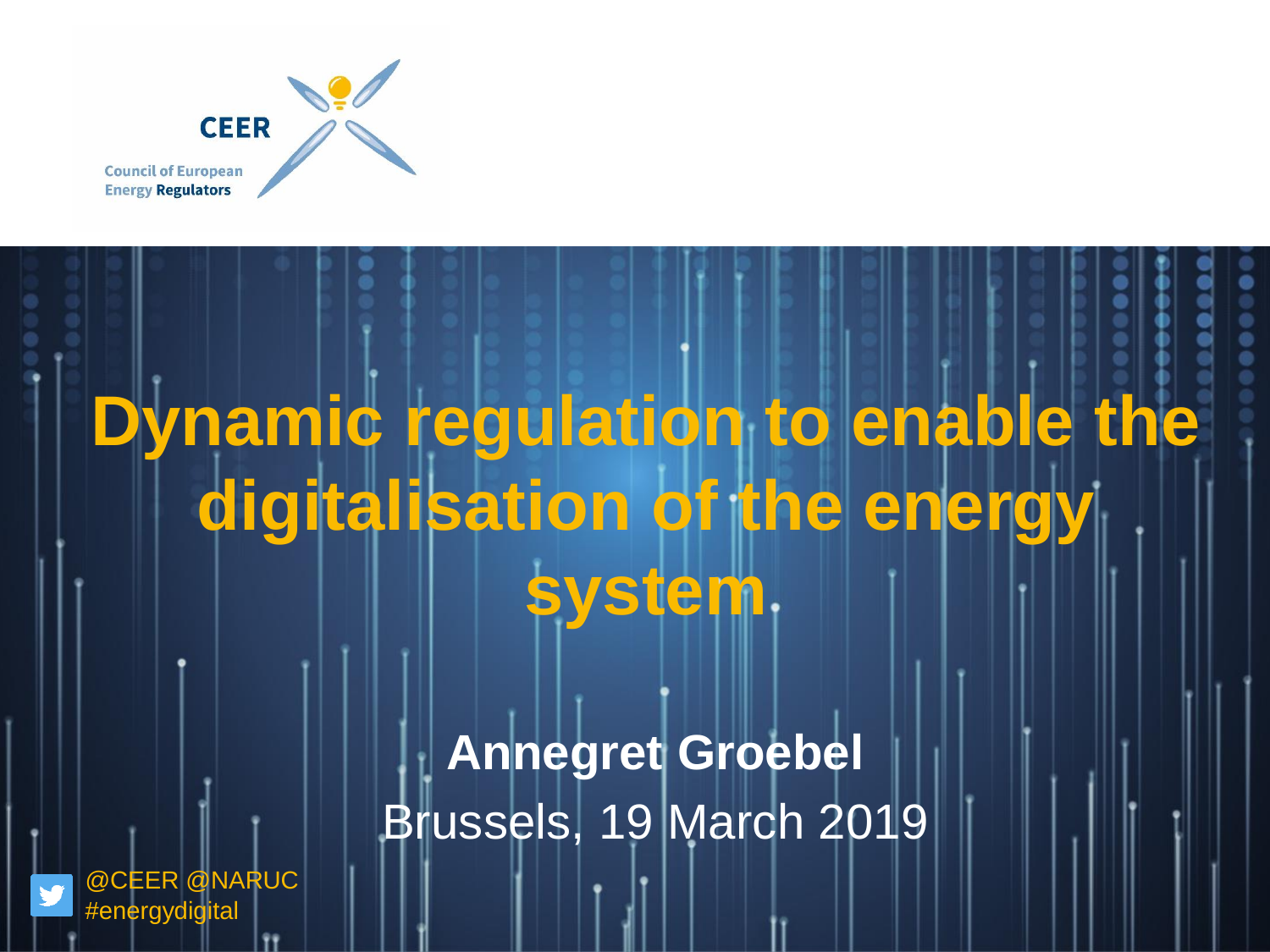

# **Digitalisation relies on:**



Produced by sensors, smart meters & devices in the system



Uses data to provide insights & is advancing with machine learning & AI



Digital networks provide for connectivity of devices & assets in the system

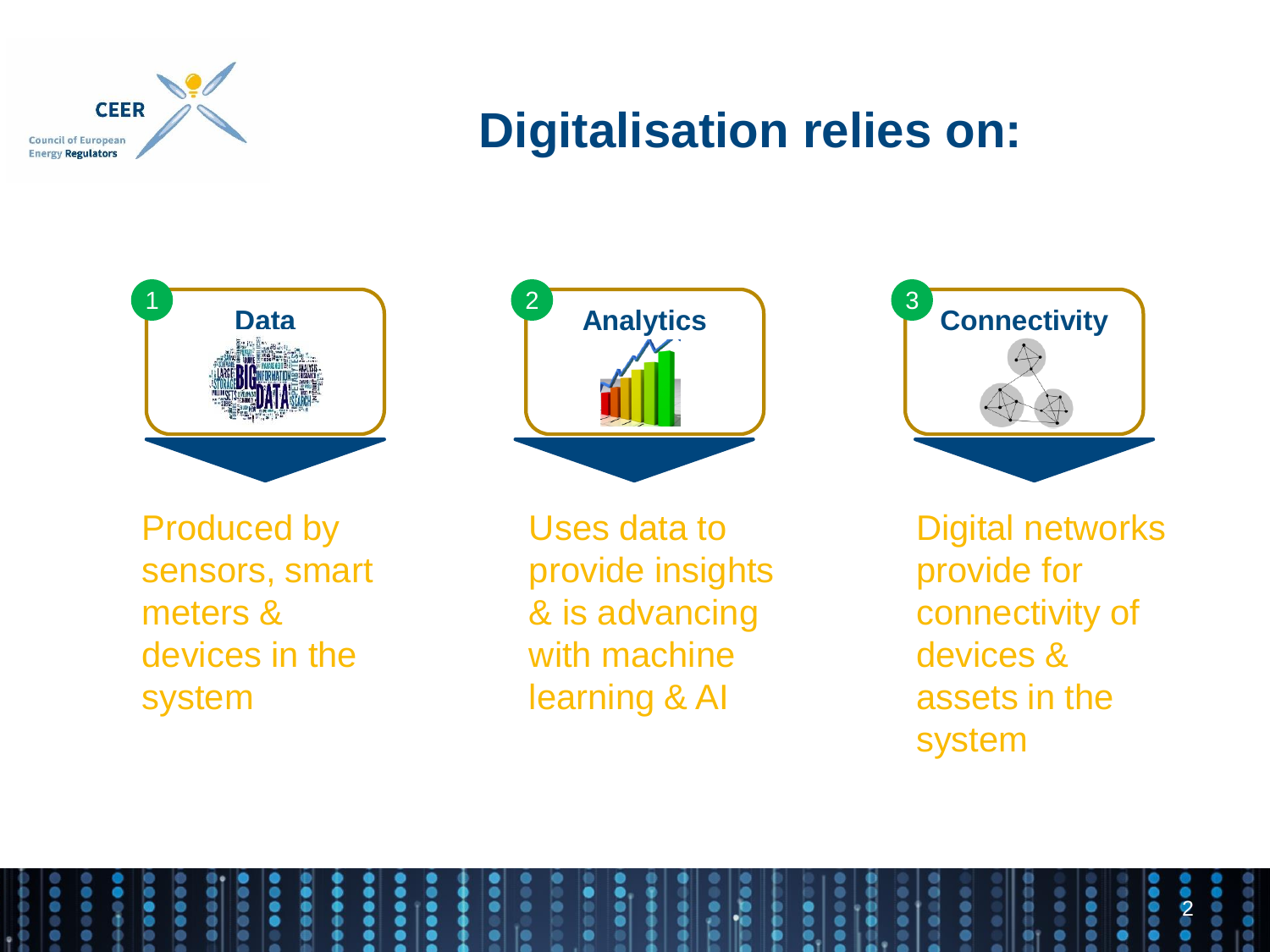

**Digitalisation of the energy system drives change and creates value propositions for consumers…**

### Changes to the energy system **Potential Value Propositions**

1 **Convenience Efficiency Savings** • Improved productivity for **BUSINESS** networks, generation and gas EFFICIENCY assets 2 **Choice Comfort Changes**  • Smart buildings **Demand** • Mobility as a service • New retail pricing and products 3 **Shared Econ New platforms Autonomy** • Peer-2-peer trading • Flexibility market places

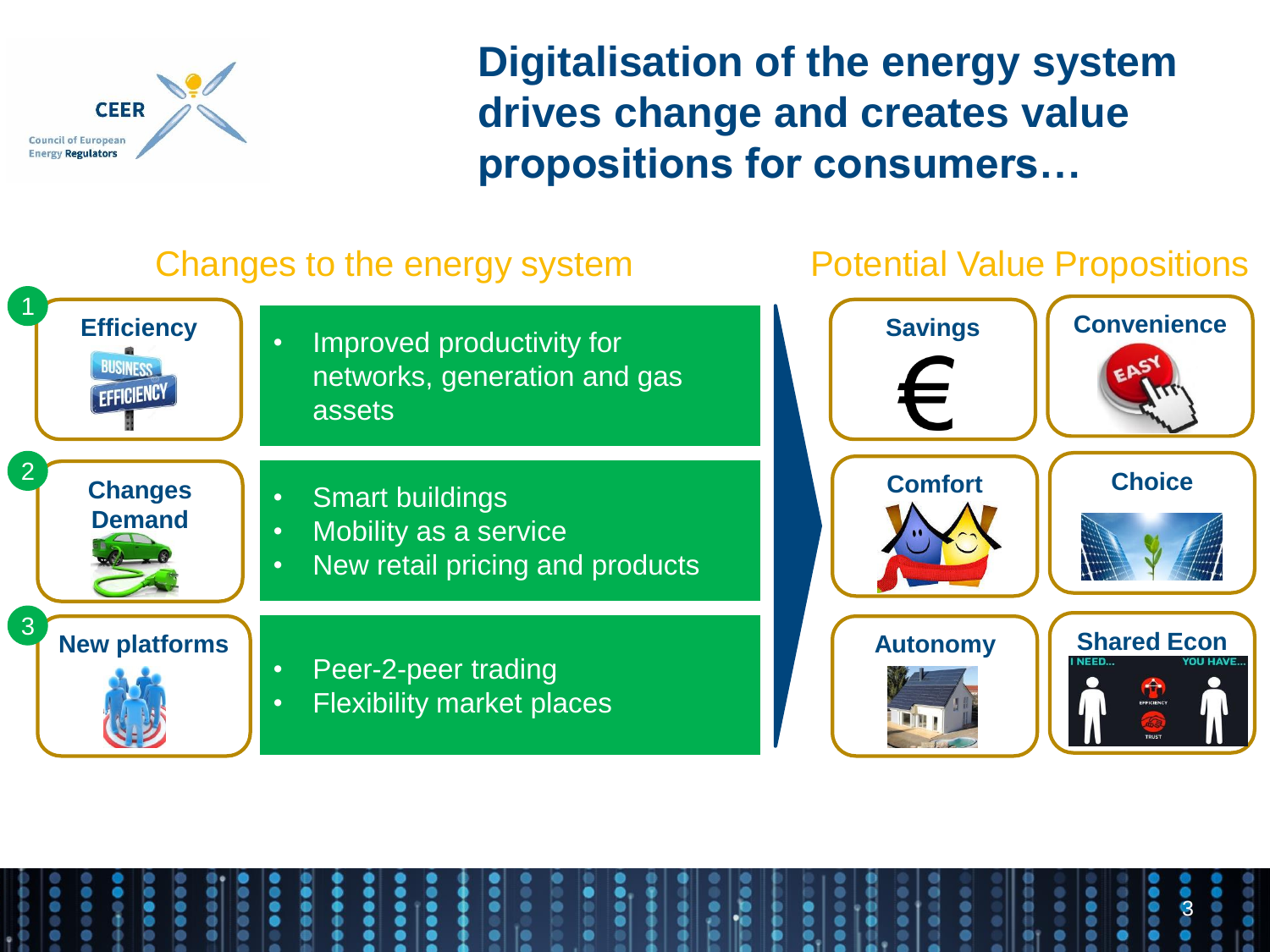**CEER Council of European Energy Regulators** 



**Privacy:** GDPR provides data protection requirements

**Cybersecurity:** recent CEER paper

**DSOs**: more focus needed on DSO network data

**Competition:** avoid incumbent monopoly over data being barrier to entrants

**Risk:** dynamic pricing and other products  $=$  new risks for consumers

**Transparency**: lower transparency of price in bundled products

**Price discrimination:**  algorithms will facilitate targeted pricing – is this acceptable?

**Vulnerable consumers:**  how to protect them as market gets more complex?

**regulation**

**To ensure that consumers benefit** 

**and risks are managed, certain** 



**Skills**: digital capabilities required

**Consumer regulation:**  improve coordination and speed; how/whether to regulate new intermediaries and platforms

**Learning**: from pilots of new products; from publicly-funded trials; from telecoms and financial services

4

**Efficiency:** use of flexibility vs investment; send the right price signals for local grid services from distributed resources

**TSO/DSO**: avoid duplication and missed opportunities

**Network tariffs:** risk that those less able to take advantage of new services are left to pay more?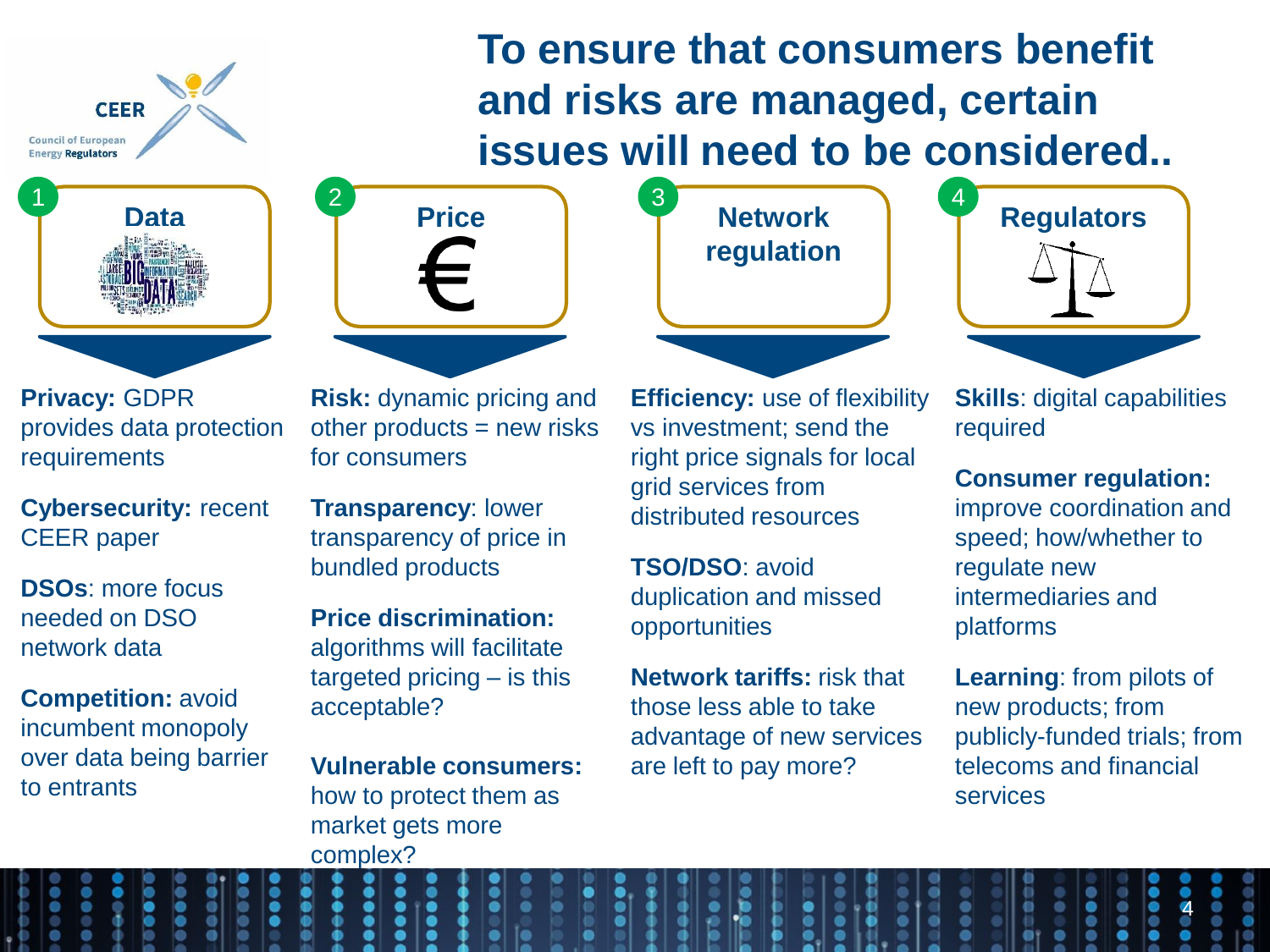

## **Next steps**

- 1) Consultation document now published
- 2) Responses sought by 14 May 2019
- 3) Conclusions / further actions to be developed for Q3 2019 in light of responses